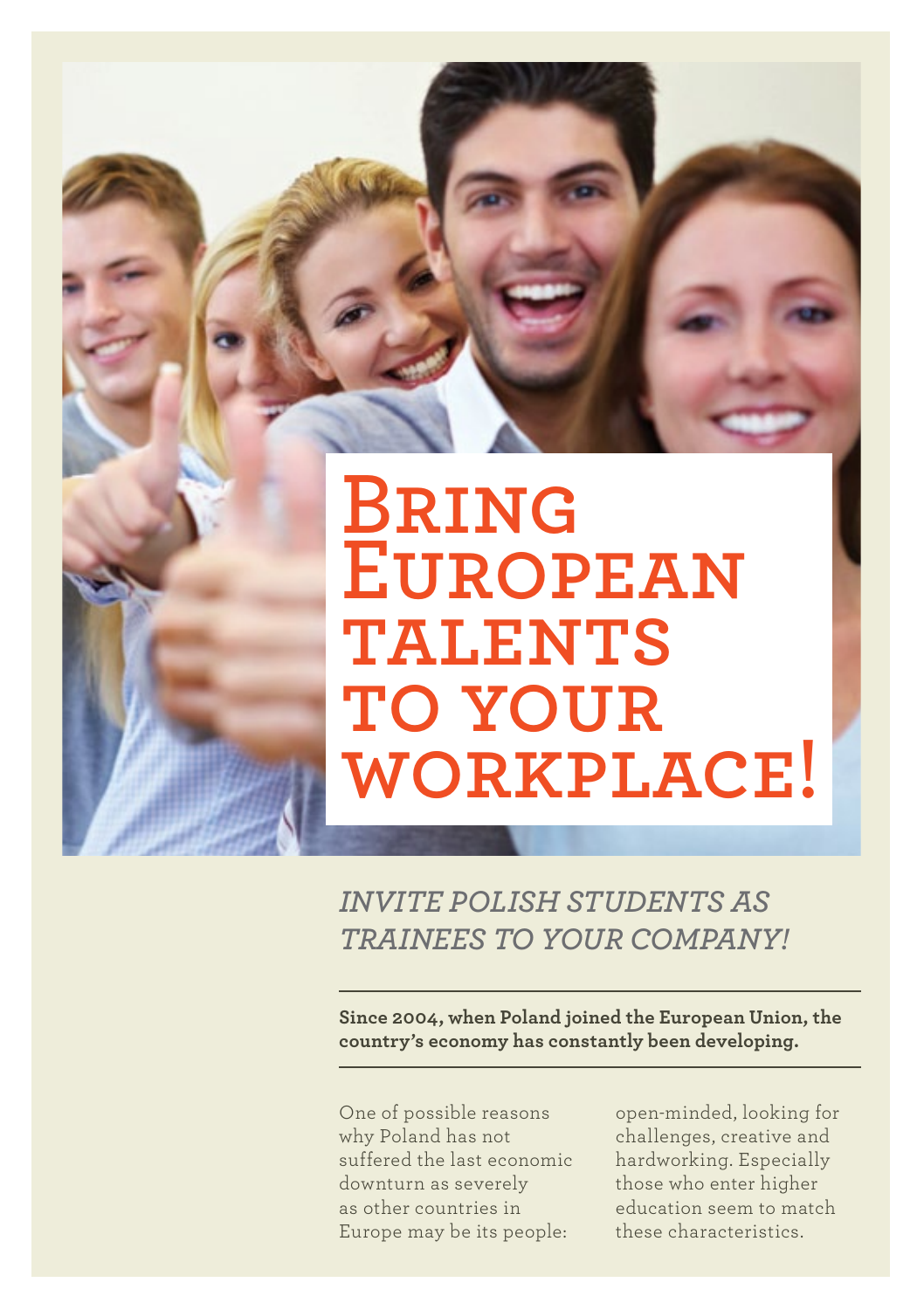#### **Do you know** that Polish students WIN PRESTIGIOUS international awards? Only in 2012 they OBTAINED:

- $\blacktriangleright$  The Google Europe Fellowship in Graph Algorithms
- $\blacktriangleright$  The Robot Challenge, The Imagine Cup
- $\blacktriangleright$  The Willem C. Vis International Commercial Arbitration Moot
- ▶ The ACM International Collegiate Programming Contest (ICPC).

**Over 250 Polish higher education**<br> **Polish higher education**<br> **Polish higher education** 

**institutions take part in the Erasmus Programme, which** 

**provides opportunities not only for study abroad but also for work placements in companies and institutions across Europe. Your company, either big or small, can also benefit from this cultural and professional exchange.**

### **WHAT DO YOU GAIN** BY TAKING up an Erasmus student for work placement?



 $\blacktriangleright$  A young, resourceful staff member with fresh, innovative ideas who will inspire your team.

- $\blacktriangleright$  A specialist in the same field as your company's or similar but from a different background, bringing in a new perspective.
- $\blacktriangleright$  An enthusiastic, committed person who can demonstrate alternative methods of problem-solving and modes of thinking.
- $\triangleright$  A chance for your employees to practice foreign language skills and learn to communicate in a diverse, multicultural environment.
- $\blacktriangleright$  An opportunity to introduce changes in your company thanks to insights provided by the foreign student.
- $\triangleright$  A possibility to expand your knowledge of foreign cultures and lend your company an international dimension.



## **Practical** information

- $\blacktriangleright$  Work placement can last from 3 to 12 months.
- $\blacktriangleright$  The tasks of the trainee should correspond to the student's field of study because the internship is done as a part of his/her study programme.
- $\blacktriangleright$  Institutions from all sectors including the nonprofit sector are eligible as host institutions for a work placement under the Erasmus Programme.

## **What do you need to do** to get an Erasmus trainee?

- $\blacktriangleright$  Briefly describe your company and your Erasmus candidate profile (requirements, duties and expectations).
- ▶ Send your offer to chosen Polish higher education institutions (list of them is available at: [www.erasmus.org.pl/wykaz-uczelni](http://www.erasmus.org.pl/wykaz-uczelni)) or to the Erasmus National Agency in Poland: [erasmus@frse.org.pl\)](mailto:erasmus@frse.org.pl).
- $\blacktriangleright$  Select the candidate that best suits your expectations.
- $\blacktriangleright$  Prepare a letter of intent to confirm the selection of the student.
- $\triangleright$  Sign the Erasmus Training Agreement, the key document between student, home university and end host company stating the contents and core responsibilities of the work placement.